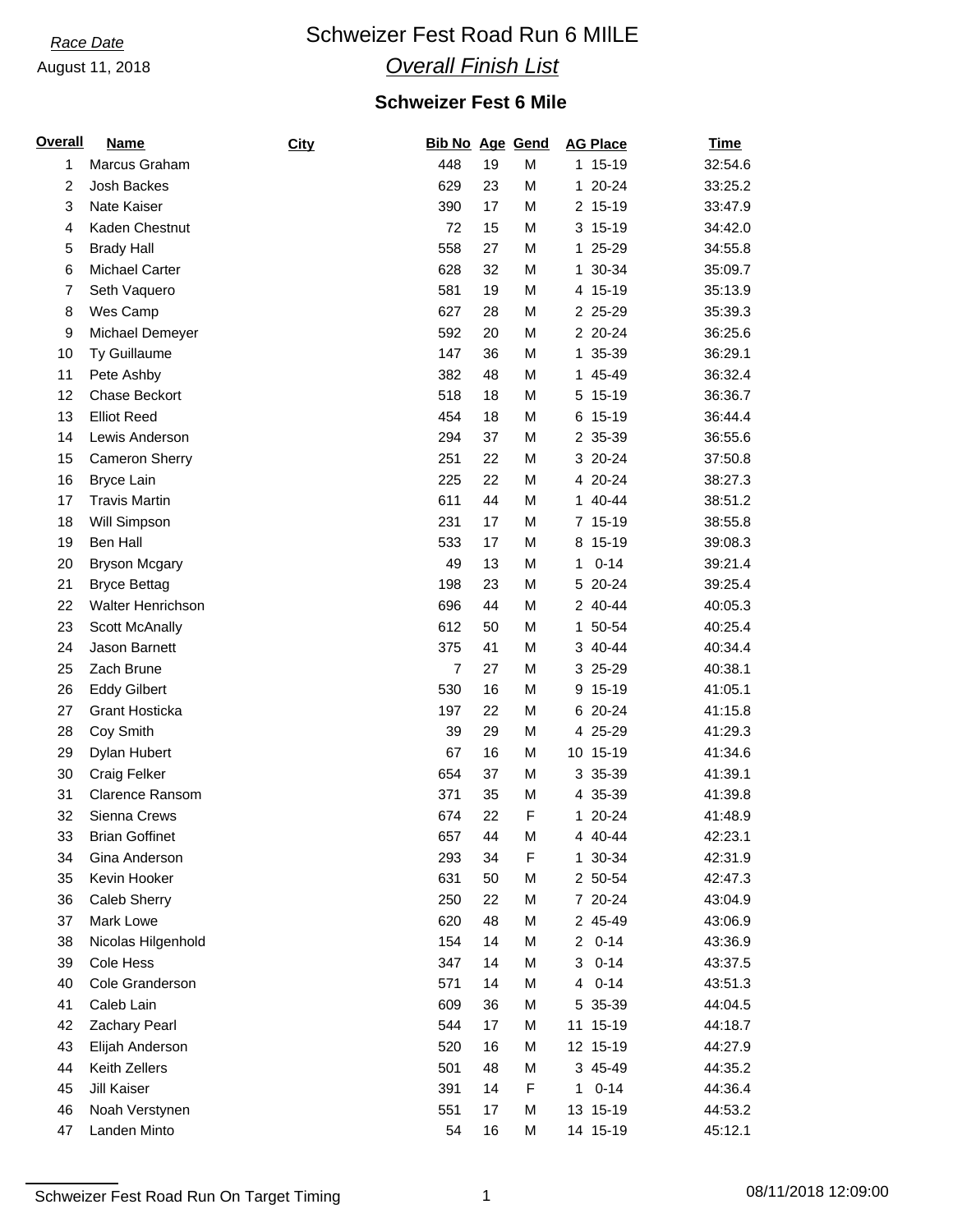# **Race Date Schweizer Fest Road Run 6 MIILE**

## *Overall Finish List*

## **Schweizer Fest 6 Mile**

| <b>Overall</b> | <b>Name</b>              | City | Bib No Age Gend |    |             |                | <b>AG Place</b> | <u>Time</u> |
|----------------|--------------------------|------|-----------------|----|-------------|----------------|-----------------|-------------|
| 48             | John Bashor              |      | 210             | 18 | M           |                | 15 15-19        | 45:14.9     |
| 49             | Miles Huff               |      | 535             | 16 | M           |                | 16 15-19        | 45:25.4     |
| 50             | <b>Eric Pascual</b>      |      | 192             | 41 | M           |                | 5 40-44         | 45:38.5     |
| 51             | Ryan Harding             |      | 425             | 17 | M           |                | 17 15-19        | 45:47.1     |
| 52             | Kim Strobel              |      | 234             | 44 | F           |                | 1 40-44         | 46:04.7     |
| 53             | <b>Beatriz Gazcon</b>    |      | 163             | 45 | F           |                | 1 45-49         | 46:42.7     |
| 54             | Kaylee Dixon             |      | 206             | 15 | F           | 1.             | $15 - 19$       | 46:59.8     |
| 55             | Cole Johnson             |      | 263             | 15 | M           |                | 18 15-19        | 47:19.2     |
| 56             | John Paul Thomas         |      | 309             | 20 | M           |                | 8 20-24         | 47:20.5     |
| 57             | Logan Patrick            |      | 543             | 15 | M           |                | 19 15-19        | 48:29.1     |
| 58             | Abraha Afeworki          |      | 519             | 16 | M           |                | 20 15-19        | 48:44.1     |
| 59             | Elizabeth Dauby          |      | 362             | 18 | F           |                | 2 15-19         | 48:48.8     |
| 60             | <b>Molly McCallister</b> |      | 578             | 14 | F           | $\overline{a}$ | $0 - 14$        | 48:50.1     |
| 61             | Harrison Boso            |      | 522             | 15 | M           |                | 21 15-19        | 48:56.4     |
| 62             | Josh Pearson             |      | 648             | 23 | M           | 9              | $20 - 24$       | 48:59.5     |
| 63             | Jennifer Chestnut        |      | 70              | 40 | F           |                | 2 40-44         | 49:56.9     |
| 64             | Lee Chestnut             |      | 71              | 43 | M           |                | 6 40-44         | 50:09.0     |
| 65             | Douglas Pearson          |      | 649             | 41 | M           |                | 7 40-44         | 50:31.1     |
| 66             | Pat Sweeney              |      | 155             | 60 | М           |                | 1 60-69         | 50:39.8     |
| 67             | Alie Hedinger            |      | 247             | 28 | F           | 1              | 25-29           | 50:47.2     |
| 68             | Henry Marchal            |      | 541             | 15 | M           |                | 22 15-19        | 50:56.9     |
| 69             | <b>Andrew Marchal</b>    |      | 540             | 17 | M           |                | 23 15-19        | 51:01.7     |
| 70             | Donald Knieriem          |      | $\overline{c}$  | 67 | M           |                | 2 60-69         | 51:04.9     |
| 71             | Sean Corman              |      | 524             | 14 | M           | 5              | $0 - 14$        | 51:05.7     |
| 72             | <b>Tim Mulzer</b>        |      | 40              | 50 | M           | 3              | 50-54           | 51:18.2     |
| 73             | Paul Bloom               |      | 693             | 51 | M           |                | 4 50-54         | 51:50.2     |
| 74             | Madelyn Anderson         |      | 521             | 17 | F           |                | 3 15-19         | 52:09.2     |
| 75             | <b>Heidi Zellers</b>     |      | 129             | 34 | F           |                | 2 30-34         | 52:13.6     |
| 76             | Johnny Newton            |      | 651             | 54 | М           | 5.             | 50-54           | 52:39.3     |
| 77             | Nina Inman               |      | 647             | 19 | F           | 4              | 15-19           | 52:49.4     |
| 78             | Lee Broadley             |      | 616             | 49 | M           |                | 4 45-49         | 53:03.2     |
| 79             | Darrell Barker           |      | 605             | 54 | M           |                | 6 50-54         | 53:10.8     |
| 80             | Callie Poehlein          |      | 339             | 22 | $\mathsf F$ |                | 2 20-24         | 53:15.5     |
| 81             | Liz Newton               |      | 310             | 47 | F           |                | 2 45-49         | 53:19.6     |
| 82             | Connor Whitham           |      | 553             | 14 | M           | 6              | $0 - 14$        | 53:20.1     |
| 83             | Jonathan Hooker          |      | 619             | 15 | M           |                | 24 15-19        | 53:20.4     |
| 84             | lan Ford                 |      | 526             | 17 | M           |                | 25 15-19        | 53:23.8     |
| 85             | Chris Thorton            |      | 599             | 50 | М           |                | 7 50-54         | 53:26.9     |
| 86             | Dave Brune               |      | 8               | 56 | М           |                | 1 55-59         | 53:33.4     |
| 87             | <b>Iris Weaver</b>       |      | 552             | 16 | F           |                | 5 15-19         | 53:41.2     |
| 88             | Mercadez Mendez          |      | 162             | 21 | F           |                | 3 20-24         | 53:42.3     |
| 89             | Kip Krizman              |      | 590             | 50 | М           |                | 8 50-54         | 53:45.3     |
| 90             | Carson Goodwin           |      | 531             | 15 | М           |                | 26 15-19        | 54:03.5     |
| 91             | Tom Hollinden            |      | 497             | 37 | M           |                | 6 35-39         | 54:06.7     |
| 92             | Lauren Burks             |      | 523             | 16 | F           |                | 6 15-19         | 54:13.5     |
| 93             | <b>Ashley Aders</b>      |      | 122             | 23 | F           |                | 4 20-24         | 54:13.9     |
| 94             | John Pfeiffer            |      | 226             | 50 | М           |                | 9 50-54         | 54:26.8     |

Schweizer Fest Road Run On Target Timing 2 2 08/11/2018 12:09:01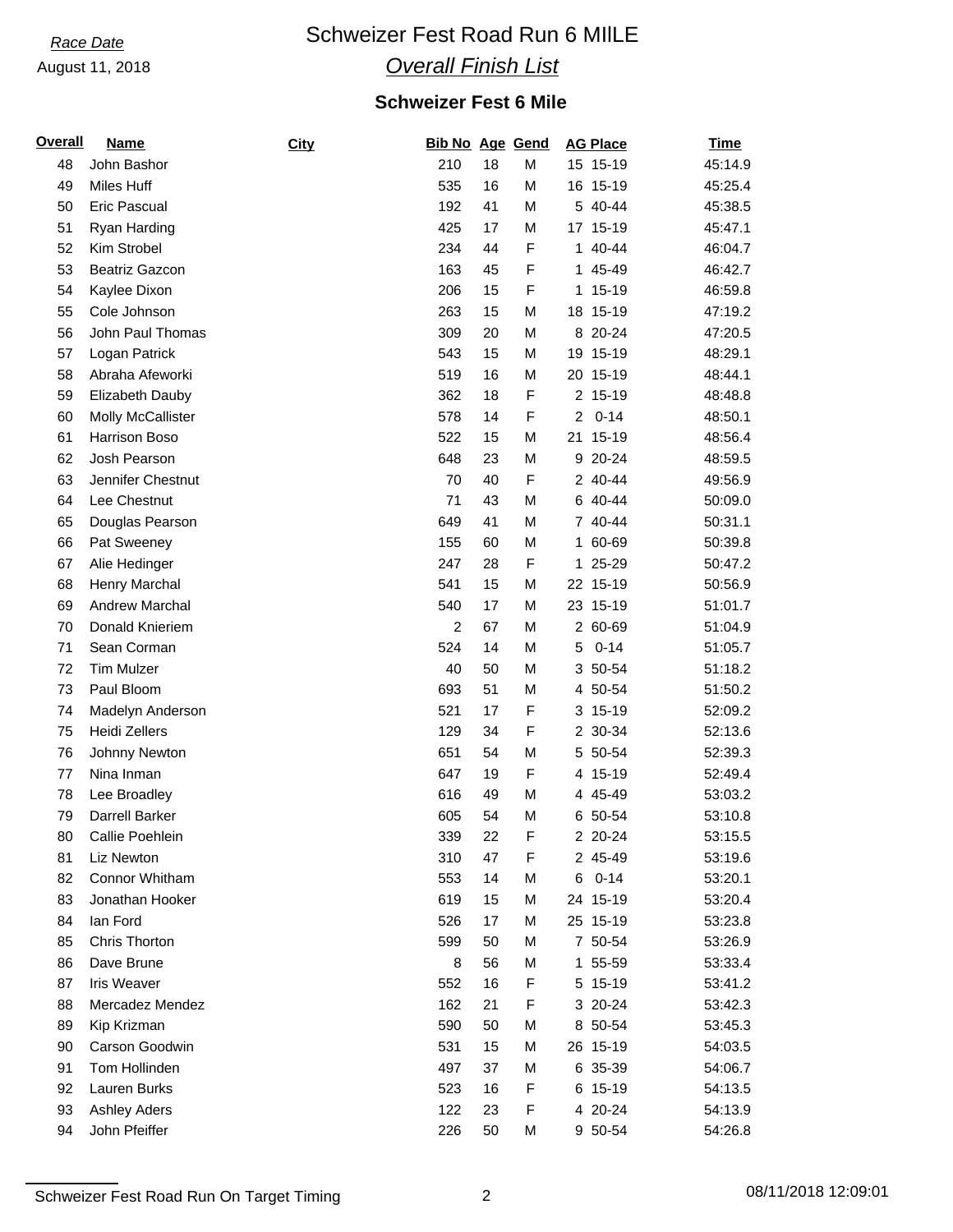# **Race Date Schweizer Fest Road Run 6 MIILE**

## *Overall Finish List*

## **Schweizer Fest 6 Mile**

| <b>Overall</b> | <b>Name</b>             | <b>City</b> | <b>Bib No Age Gend</b> |    |   | <b>AG Place</b>            | <b>Time</b> |
|----------------|-------------------------|-------------|------------------------|----|---|----------------------------|-------------|
| 95             | Sophie Jones            |             | 537                    | 13 | F | $30 - 14$                  | 54:27.3     |
| 96             | <b>Emily Parke</b>      |             | 222                    | 37 | F | 1 35-39                    | 54:31.1     |
| 97             | Rachel Gordon           |             | 678                    | 42 | F | 3 40-44                    | 54:34.1     |
| 98             | Janet Lautner           |             | 191                    | 61 | F | 1 60-69                    | 54:34.8     |
| 99             | Lauren Herman           |             | 167                    | 23 | F | 5 20-24                    | 54:37.4     |
| 100            | <b>Kasey Wiles</b>      |             | 449                    | 26 | F | 2 25-29                    | 54:45.9     |
| 101            | <b>Gary Fisher</b>      |             | 311                    | 32 | M | 2 30-34                    | 54:52.8     |
| 102            | <b>Troy Leistner</b>    |             | 45                     | 29 | M | 5 25-29                    | 55:35.1     |
| 103            | Tomi Jo Leistner        |             | 440                    | 30 | F | 3 30-34                    | 55:35.5     |
| 104            | Jaxon Naviaux           |             | 326                    | 14 | M | $0 - 14$<br>$\overline{7}$ | 55:44.1     |
| 105            | Melanie Goffinet        |             | 658                    | 46 | F | 3 45-49                    | 56:26.2     |
| 106            | Sammy Gardner           |             | 529                    | 14 | M | $0 - 14$<br>8              | 56:26.5     |
| 107            | Karen Lamar             |             | 126                    | 33 | F | 4 30-34                    | 56:33.2     |
| 108            | Patrick Naviaux         |             | 324                    | 39 | M | 7 35-39                    | 56:39.5     |
| 109            | Laura Schilling         |             | 242                    | 31 | F | 5 30-34                    | 56:58.7     |
| 110            | Dana Greenfield         |             | 645                    | 51 | M | 10 50-54                   | 57:08.9     |
| 111            | <b>Rosemary Peters</b>  |             | 545                    | 14 | F | $0 - 14$<br>4              | 57:29.3     |
| 112            | Dan Lacy                |             | 245                    | 52 | M | 11 50-54                   | 58:01.0     |
| 113            | Hana Reed               |             | 455                    | 24 | F | 6 20-24                    | 58:48.1     |
| 114            | Nick Kern               |             | 572                    | 37 | M | 8 35-39                    | 58:51.6     |
| 115            | Elizabeth Kohnert       |             | 603                    | 26 | F | 3 25-29                    | 58:56.2     |
| 116            | <b>Eric Parlsey</b>     |             | 255                    | 44 | M | 8 40-44                    | 59:02.3     |
| 117            | <b>Kristine Parsley</b> |             | 254                    | 45 | F | 4 45-49                    | 59:02.8     |
| 118            | Cody Dawson             |             | 164                    | 36 | F | 2 35-39                    | 59:07.8     |
| 119            | Julie Wilbur            |             | 556                    | 45 | F | 5 45-49                    | 59:12.6     |
| 120            | Jake Sachtleben         |             | 547                    | 17 | M | 27 15-19                   | 59:24.9     |
| 121            | Julie Franchville       |             | 215                    | 50 | F | 1 50-54                    | 59:30.2     |
| 122            | Julie Kohnert           |             | 174                    | 59 | F | 1 55-59                    | 59:39.4     |
| 123            | Hannah Harpenau         |             | 308                    | 22 | F | 7 20-24                    | 59:59.2     |
| 124            | Monica Bartley          |             | 93                     | 20 | F | 8 20-24                    | 1:00:03.1   |
| 125            | Deidra Dickerson        |             | 128                    | 25 | F | 4 25-29                    | 1:00:22.2   |
| 126            | Kelsey Henrickson       |             | 205                    | 28 | F | 5 25-29                    | 1:00:59.8   |
| 127            | Ashlyn Frederick        |             | 528                    | 15 | F | 7 15-19                    | 1:01:04.4   |
| 128            | Logan Everly            |             | 87                     | 30 | M | 3 30-34                    | 1:01:05.5   |
| 129            | Joshua Gregg            |             | 33                     | 15 | M | 28 15-19                   | 1:01:26.7   |
| 130            | <b>Errol Wright</b>     |             | 21                     | 42 | M | 9 40-44                    | 1:01:54.1   |
| 131            | Laney Wilbur            |             | 555                    | 14 | F | $0 - 14$<br>5              | 1:02:20.1   |
| 132            | Michael Elaman          |             | 3                      | 71 | M | 1 70-99                    | 1:02:33.5   |
| 133            | Sarah Graves            |             | 532                    | 16 | F | 8 15-19                    | 1:02:43.6   |
| 134            | Jackie Fischer          |             | 699                    | 54 | F | 2 50-54                    | 1:03:31.1   |
| 135            | Laura Clayton           |             | 229                    | 27 | F | 6 25-29                    | 1:03:43.7   |
| 136            | <b>Travis Mitchell</b>  |             | 377                    | 26 | M | 6 25-29                    | 1:03:53.8   |
| 137            | Julie Rudder            |             | 180                    | 61 | F | 2 60-69                    | 1:04:07.5   |
| 138            | Mary May                |             | 500                    | 53 | F | 3 50-54                    | 1:04:14.9   |
| 139            | Mike Bramlett           |             | 19                     | 37 | M | 9 35-39                    | 1:05:05.0   |
| 140            | <b>Brett Mulzer</b>     |             | 704                    | 41 | M | 10 40-44                   | 1:05:07.7   |
| 141            | Emma Stovall            |             | 625                    | 17 | F | 9 15-19                    | 1:05:54.5   |
|                |                         |             |                        |    |   |                            |             |

Schweizer Fest Road Run On Target Timing 3 08/11/2018 12:09:01